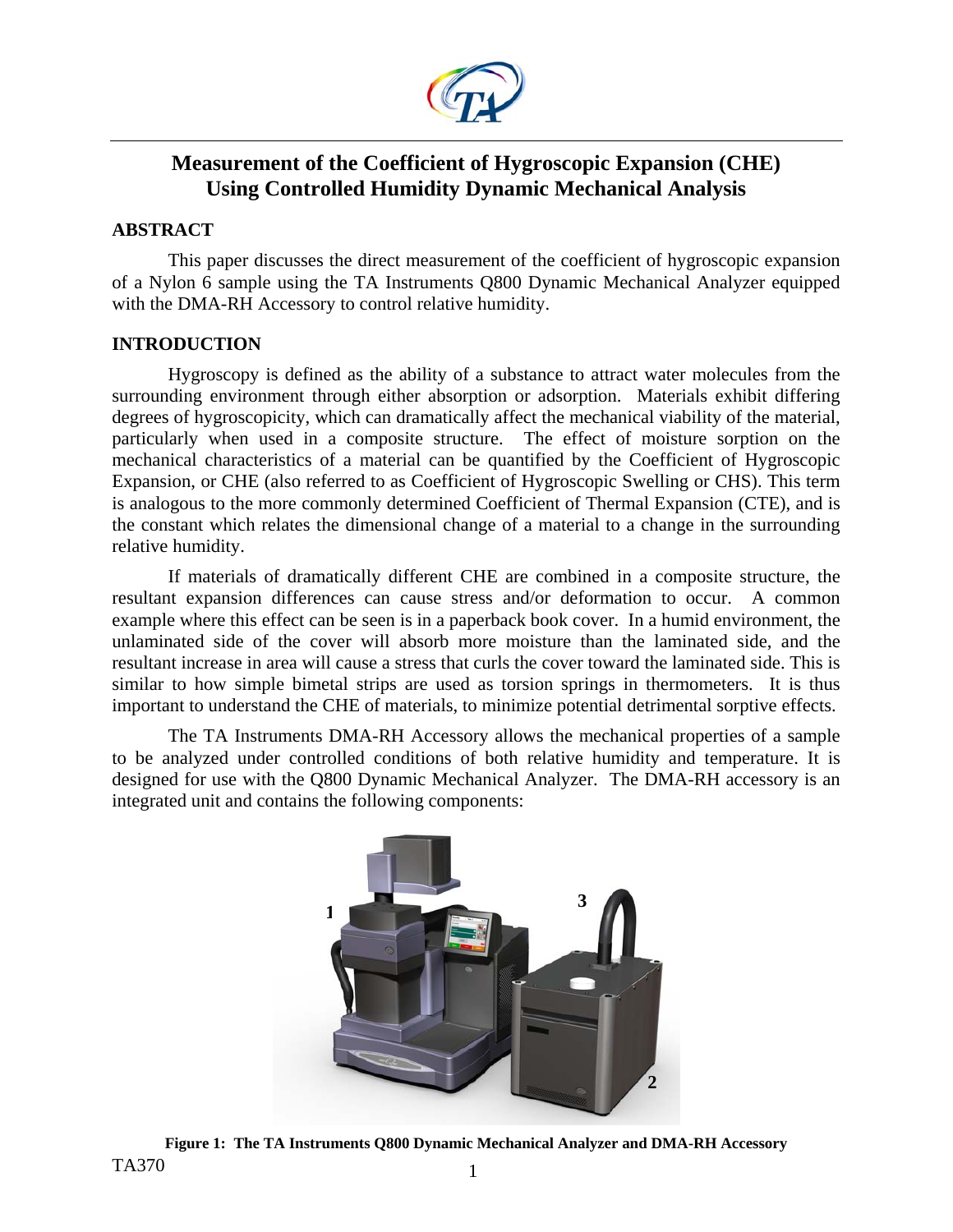- 1. The sample chamber mounts to the DMA in place of the standard furnace and encloses the sample. Peltier elements in the chamber precisely control the temperature to within  $\pm 0.1^{\circ}$ C. The sample chamber accommodates standard DMA clamps including tension, cantilever, and 3-point bending, and can be easily removed for rapid conversion back to the standard DMA furnace.
- 2. The DMA-RH Accessory contains the humidifier and electronics which continuously monitor and control temperature and humidity of the sample chamber. The DMA Q800 and the DMA-RH Accessory are fully software-integrated.
- 3. A heated vapor transfer line is maintained above the dew point temperature of the humidified gas in order to avoid condensation and provide accurate results.



**Figure 2: Sample Chamber of the DMA-RH Accessory** 

The DMA-RH accessory allows for the control of temperature over the range 5-120°C, and humidity over the range 5-95% RH. As such, it is well-suited to materials in which mechanical properties are of interest this temperature and humidity range.

## **RESULTS & DISCUSSION**

In this study, the CHE of Nylon 6 at  $25^{\circ}$ C is determined. Nylon 6 shows significant adsorption of and is plasticized by water; as a result the mechanical properties of this polymer will be dependent on the imposed relative humidity. A thin strip of Nylon 6 (13mm x 6.4mm x 0.12mm) was cut from a sheet and mounted in a film tension clamp on the Q800 DMA. The following thermal/RH method was employed. (Explanations of specific method steps are given.)

- 1) Force  $= 0 N$  (removes all residual force)
- 2) Relative humidity 0.00 % (purges sample chamber with dry nitrogen)
- 3) Equilibrate at 25.00 °C
- 4) Isothermal for 120.00 min (allows for desorption of residual moisture)
- 5) Measure Length (normalized displacement after contraction to due desorption)
- 6) Data storage Off (disregards transient data)
- 7) Increment humidity 5.00 % (sets RH control)
- 8) Isothermal for 44.00 min (allows time for sample to equilibrate under set RH)
- 9) Data storage On
- 10) Isothermal for 1.00 min (collects equilibrium data)
- 11) Data storage Off
- 12) Repeat segment 7 for 18 times (programs RH steps up to 95%)

TA370 2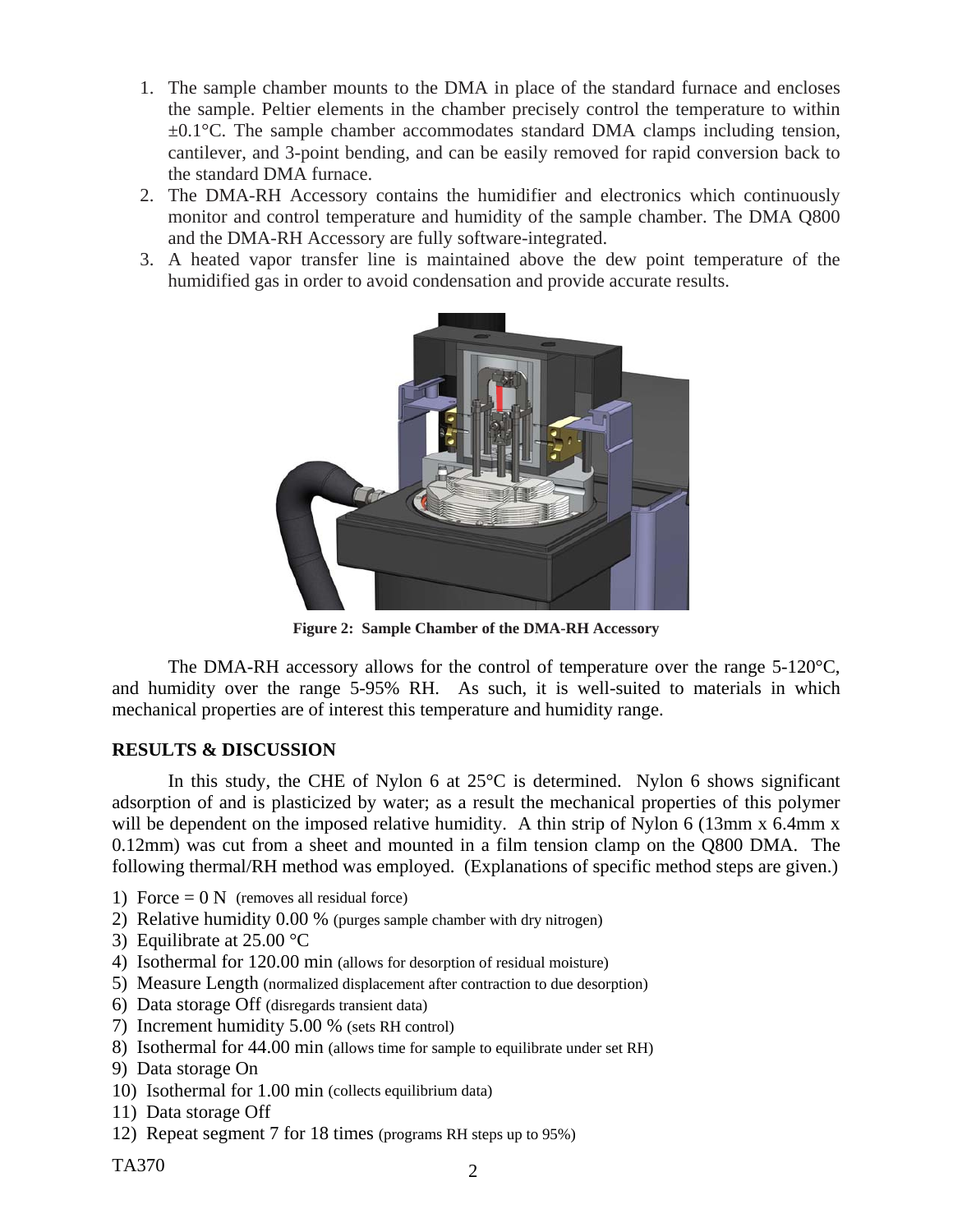

The resulting data (disregarding the initial drying step) is shown in Figure 3.

**Figure 3: Coefficient of Hygroscopic Expansion Data for Nylon 6 at 25°C** 

The data in Figure 3 show the effect of imposed relative humidity on the Nylon 6 sample. As the relative humidity is increased the sample expands. TA Instruments Universal Analysis software allows the displacement data to be normalized to the initial sample length, as is typical in CTE experiments. The resulting slope of the line is equivalent to the CHE for the material. The data is nonlinear over the entire relative humidity range, but exhibits narrow regions of linearity sufficient to calculate a representative slope. Note that Nylon 6 demonstrates an increasing CHE as relative humidity is increased. The calculated value at 35% RH is 12 μm/m•%, which more than doubles to 26 μm/m•% at 85% RH. This is not unexpected, as Nylon 6 is known to show significant adsorption and is heavily plasticized by water.

## **CONCLUSIONS**

The data presented illustrates the determination of the Coefficient of Hygroscopic Expansion of Nylon 6. This experiment requires an instrument with excellent sensitivity for small dimensional changes, as well as precise relative humidity control. The TA Instruments Q800 DMA and DMA-RH Accessory provide the ideal platform for the study of relative humidity effects on the mechanical properties of polymeric materials, and the accurate and straightforward determination of CHE.